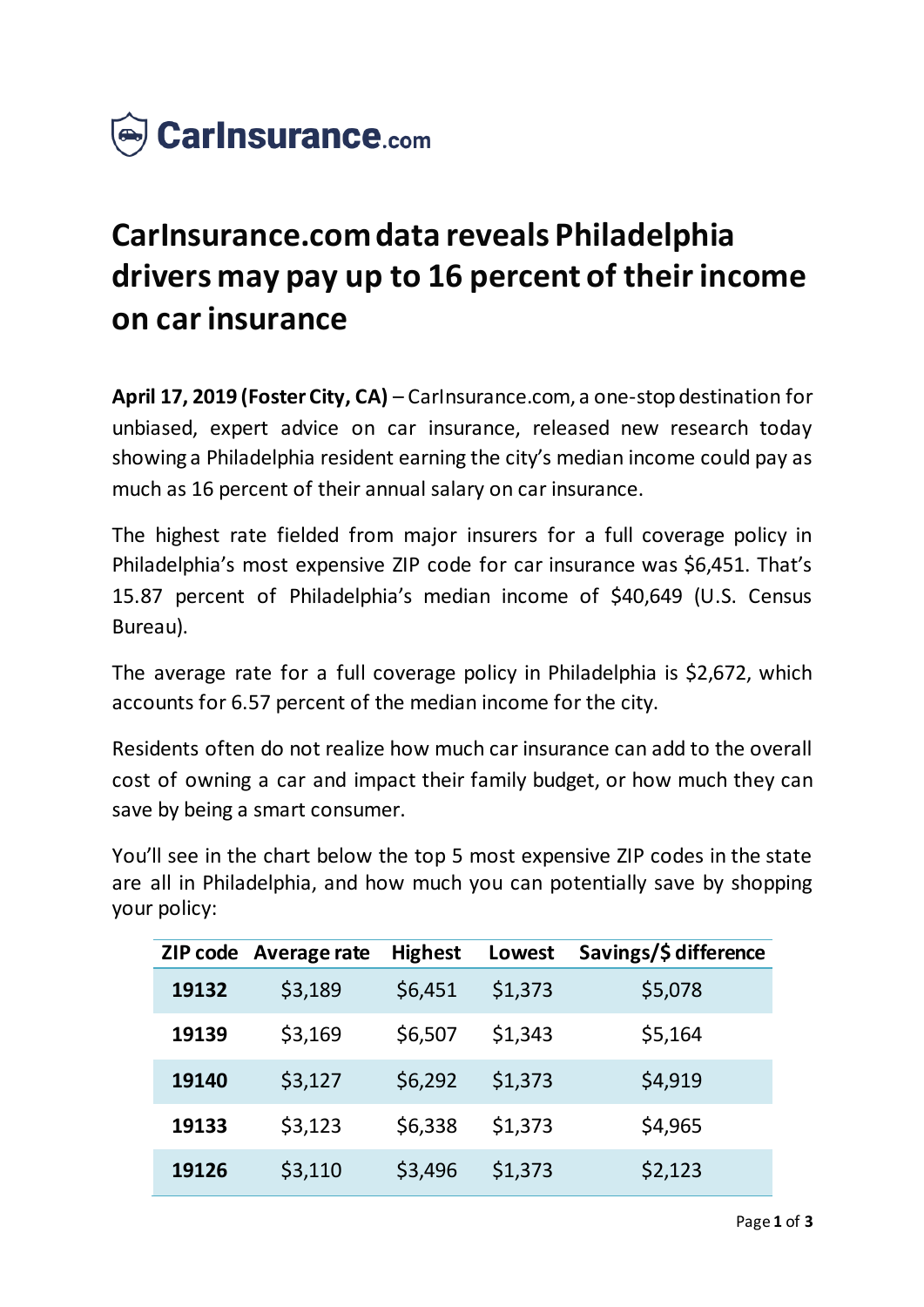Many factors go into calculating car insurance rates, but a driver's location is typically used to kick off the process. ZIP codes are judged to have different risk levels based on the number and severity of car insurance claims within the area.

"More frequent claims or expensive claims in your area mean you pay higher rates even if you've never had an accident or gotten a ticket," said CarInsurance.com Editorial Director Michelle Megna.

To see how other [Philadelphia car insurance](https://www.carinsurance.com/city/Philadelphia-auto-insurance-PA.aspx) rates compare, drivers can use our average rates tool. Enter a ZIP code and it will show the average rate, as well as the highest and lowest, for their location and age, for three coverage levels.

## **Here's how Philadelphia's highest average rate (\$3,189) compares to others, for a full coverage policy:**

- $\cdot$  \$2,023 more than the least expensive average rate (\$1,166) in the state, Boalsburg 16801
- $\cdot$  \$1,667 more than the state average (\$1,522)
- $\cdot$  \$517 more than the average rate for all of Philadelphia (\$2,672)
- $\cdot$  \$1,834 more than the national average rate (\$1,355)

### **Here's more on average annual rate increases for Philadelphia drivers experiencing the following:**

- Adding a teen driver  $-52,100$  (93%)
- $-Bad credit -51,805 (79%)$
- Accident -- \$613 (27%)
- Speeding  $-5184 (8%)$

"Regardless of location and your credit or driving history, you can still trim your car insurance costs," said Megna. "Shop your policy upon renewal, but also when you move, add a driver, have an accident or get a ticket. Your existing company may assess risk differently and could no longer offer the most affordable price for your new situation."